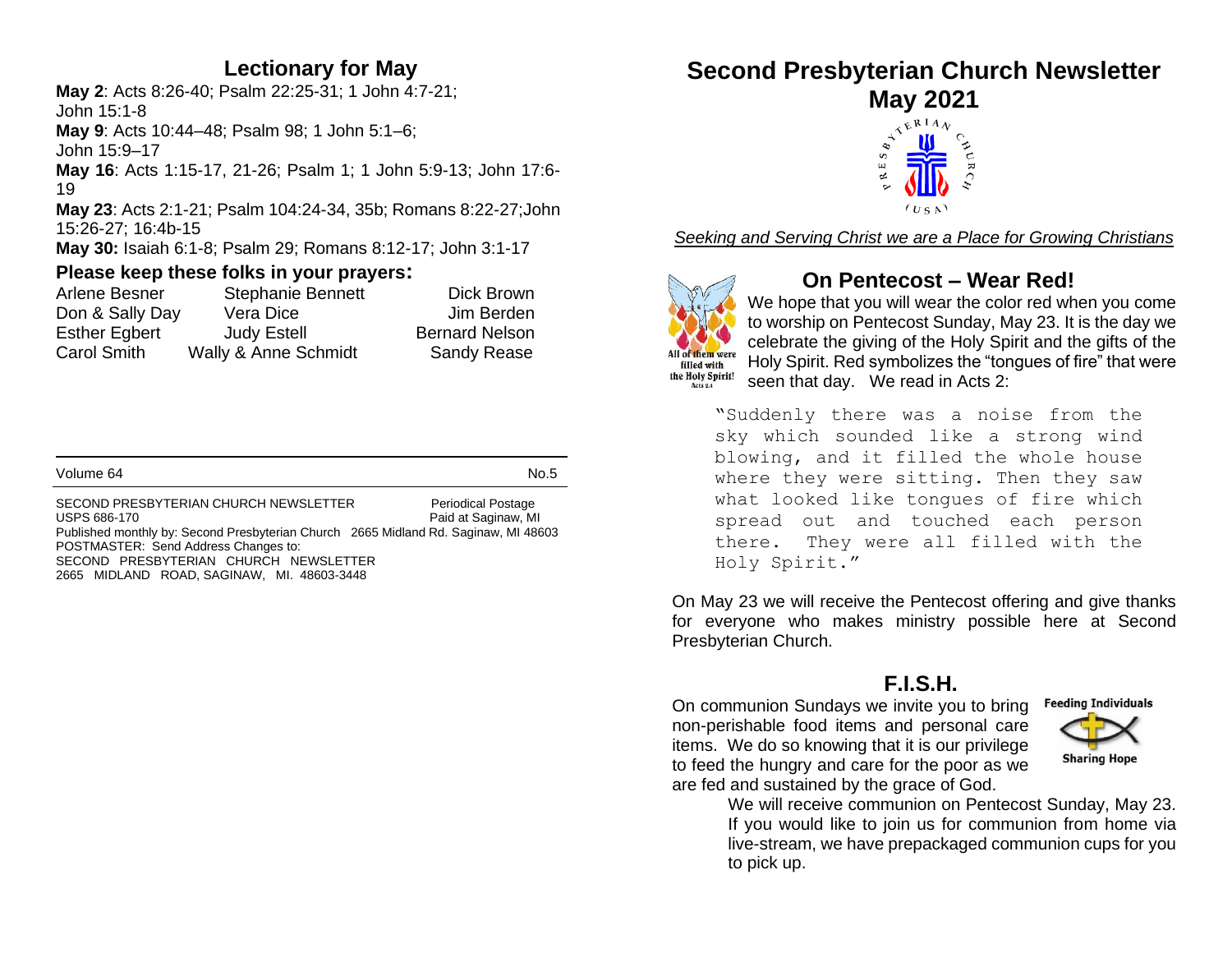#### **From the Pastor's Desk**

Peace and Grace!

This month I am sharing with you a note from our Presbytery Executive-Rev. Dan Saperstein:

In a way, it is fitting. The past year has been marked as much by anxiety, fatigue, and division over the murder of George Floyd and other unarmed African Americans as it has by the Covid-19 pandemic. The statements "Wear a mask" and "Black lives matter" can provoke equally polarized responses, especially among white Americans.

The guilty verdict against Derek Chauvin for George Floyd's nine-and-a-half-minute asphyxiation was a victory for justice and accountability. But it is not a cause for celebration. George Floyd is still dead, as are Daunte Wright and 13-year-old Adam Toledo, just last week. George Floyd's murder sparked a year of protests, but the deaths of unarmed Black Americans in police encounters continue unabated.

So let us not mistake the verdict as the end to a year of violence but see it as the beginning of our long struggle to dismantle structural racism. Just as the approval of Covid vaccines did not end the Covid pandemic, so one verdict does not end a pandemic of racist violence. It is only a first step towards the goal, not the goal itself. The pandemic of racism in America has been around for five centuries and will not go away easily or quickly. The mere fact that there was genuine uncertainty regarding the verdict of a murder captured on film for all to see – not because of reasonable doubt but because of a history of unreasonable acquittals – shows how much work remains before equality in the criminal justice system becomes a reality.

The Presbytery of Lake Huron is a Matthew 25 presbytery committed to the three emphases of building congregational vitality, eradicating systemic poverty, and dismantling structural racism. All three are important, but of the three, the Presbyterian Church has the most moral culpability in contributing to structural racism. It therefore requires our humble confession, earnest repentance, and commitment to restorative action.

We will someday go back to "normal" after the Covid-19 pandemic. There is no "normal" to which we can return after the pandemic of racist violence because there has never been a "normal" in our nation. Instead, we must fight to establish a new anti-racist "normal" in society, beginning with our own churches.

We are, each of us, vaccines against the pandemic of racism. We can inoculate the people with whom we live and worship by addressing our own racist attitudes and actions, and then speaking up, calling out, and dismantling racist assumptions, practices, and structures in our church and in society.

The Rev. Dr. Diane Moffett, President and Executive Director of the Presbyterian Mission Agency posted the following prayer the night of the verdict. May it become our own.

*"Holy One, there is still much work to be done. The struggle for justice stretches out before us today just as it did yesterday and in days gone by. One decision has not changed the reality that many still live with fear. Equality is not yet realized, and equity is but a distant dream. Give us strength to continue the struggle today, tomorrow, and until your kin-dom comes. In the name of your Son, Christ Jesus, we pray. Amen."*

Faithfully,

Dan Saperstein, Executive Presbyter From the Lion's Den Presbytery of Lake Huron

#### **Mother's Day Flowers**

On Mother's Day, May 9, we'll decorate the sanctuary with flowers in honor or memory of Mothers. You bring the flowers and we'll put Mom's name in the bulletin. Stop into the office to sign up. Take the flowers home after worship.

#### **Graduate Sunday**

Please join us on Sunday, May 9 as we celebrate the 2021 seniors. We will also acknowledge the graduates of 2020 as we were not able to congratulate them last year. We will also award the Muriel Lakey Scholarship and the Mary Ann Ringertink-Geiersbach Scholarship during the service.

**The office will be closed Monday, May 31 in observance of Memorial Day.**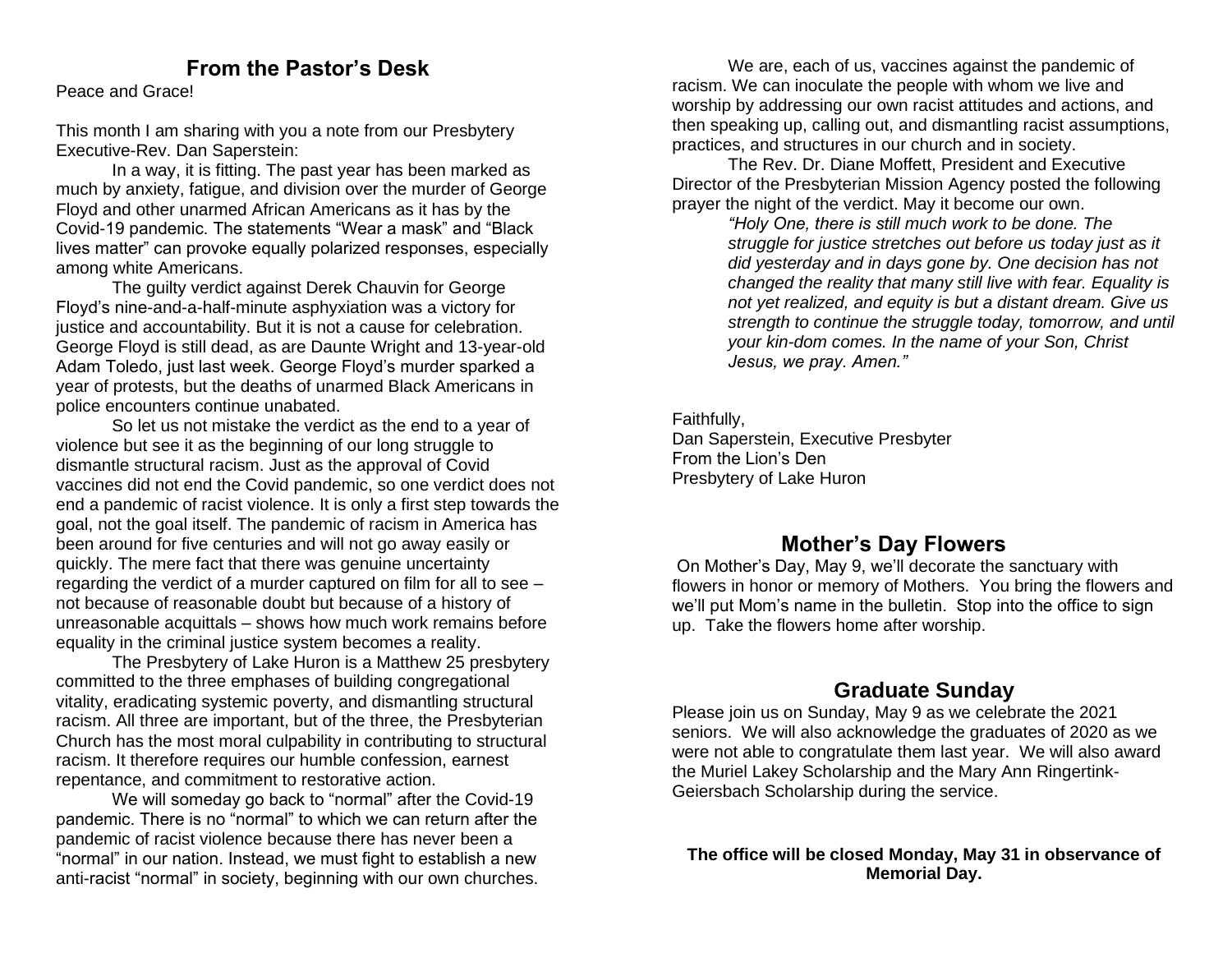# **2 nd at Second Lectionary Bible Study**



Throughout the month of May, we will continue to examine the lectionary at 11:00 a.m. Sunday mornings. We will gather online for fellowship, Bible study on Sunday Scriptures, and prayer. If you would like to join in for some light conversation and have a chance to study the Sunday Lectionary, simply follow this link. **The** 

**same link each week.** The meetings begin around 11:00 each Sunday. It will be great to "see" you! Join the Zoom meeting at: https://us02web.zoom.us/j/8198599266?pwd=WFJoYklyYlpEa3Ft T1VYUldoeHBjdz09 Meeting ID: 819 859 9266 Passcode: 2665 Dial by your location +1 301 715 8592 US (Washington D.C) +1 312 626 6799 US (Chicago) Meeting ID: 819 859 9266 Passcode: 2665 Find your local number:<https://us02web.zoom.us/u/krXXYDTg0>

# **Covid-19 Update for May**

We all know as a congregation what has been happening with Covid-19. Yes, the test numbers have risen but seem to be leveling off for now. Some church's including First Presbyterian have gone back to only live streaming their services. As a committee we looked at all the factors to determine whether to keep in-person worship or go to live-stream only. With majority of the congregation vaccinated, practicing social distancing, wearing masks, and temperature checking when entering church, we do not see any reason to suspend in-person services or change the present rules of access to the building. So, for now it will remain at 50% occupancy, no hugging or hand shaking, and no congregating in the halls.

We all want to catch up with old friends and see what has been going on in the last year but if you wish to talk and catch up with other members, please go out to the parking lot and gather there. Keep praying and with God's help we will get back to normal.

# **Music Notes Pre-Recorded Video Concert**

It is NOT too late to participate! All vocalists and instrumentalists at all skill levels are welcome. We are recording video clips of a variety of music played or sung by soloists

and ensembles to share with our congregation. This is perfect for those of you waiting to re-join our music ministry and have been waiting for an opportunity to ease back in. Recording sessions are being scheduled as the participants are available, at various times so that we do not have large groups gathered. The video concert will be released for viewing after we have all of the segments put together and edited. Contact Sara if you want to participate in some way.

#### **Pentecost**

Music plans are underway for Pentecost Sunday, which is coming up on May 23rd. If you are interested in doing something musical, now is the time to speak up and we can begin rehearsing.

#### **Leading worship music**

As some of our "regulars" have vacations scheduled this spring and summer, I am looking to add more people to the rotation of our three vocalists each Sunday. Let Sara know if you'd like to sub for someone who normally does this important task.

#### **Special Music**

We also need to recruit some folks to do special music on Sundays. Instrumentalists are especially welcome, as this helps to ease the musical preparation for our three song leaders if we can have someone else cover special music. Contact Sara to schedule a Sunday, and also if you need ideas for which music to select. Again, all vocalists and instrumentalists at all skill levels are welcome to do this.

#### **Please read the weekly update for the most current information.**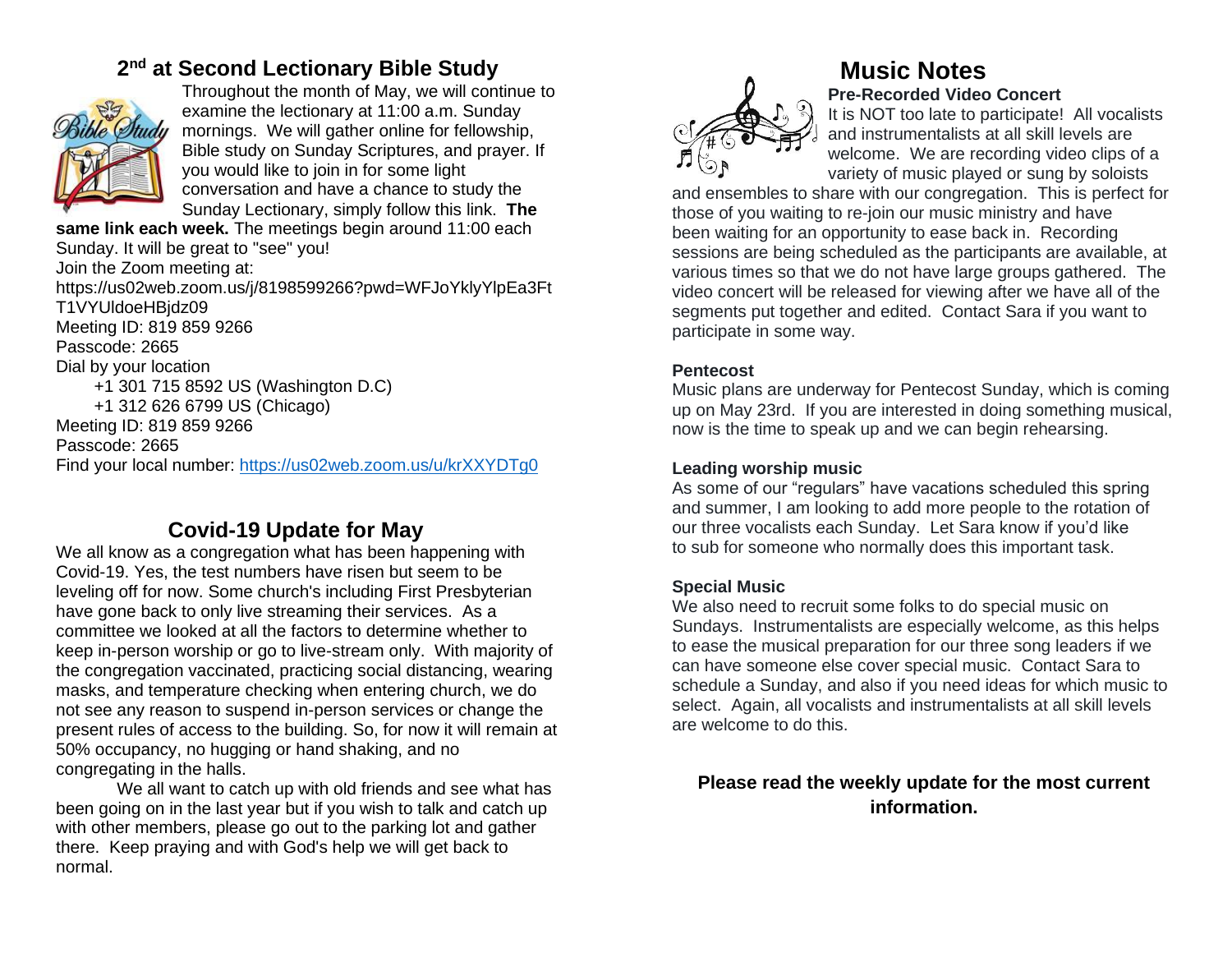#### **Mission News The Mission Focus for the month of May will be Forgotten Man Ministries, Saginaw County Jail's Bible & Book Drive.**



The Forgotten Man Ministries primary purpose is evangelism and discipleship among inmates in Michigan County Jails. We are collecting paperback books and large print Prison Bibles for the Saginaw County Jail. **Book Criteria:** New, or used, soft-cover

books ONLY. Books on religious matters and books with positive, uplifting messages are most valued. **No violence or crime genres**. Mysteries, spy novels, westerns, romance, puzzle books, crosswords and jigsaw puzzles, and large print books are needed. There are a few used bookstores in the area offering paperbacks at deep discounts. If you want to donate

financially, make a notation on your weekly/monthly giving at church.

We encourage you to write dedications, Bible verses, kind thoughts, etc., for these books. Praying for the prisoners and for this ministry is the most important thing we can do for them. Bring your books and put them on the table (in the jail) in the front hallway. Thank You - Thank You - Thank You

#### **\*\*REMINDER\*\***

40% of our Pentecost Special Offering this month will be going to help support the Forgotten Youth Ministries at the Saginaw County Juvenile Center on Hospital Rd. Forgotten Youth Ministries is a non-profit, non-denominational ministry, with the mission of helping to transform juvenile offenders into healthy, productive, God-serving members of society. They do this by offering one-on-one mentoring, along with holding church services, in the juvenile center.



### **Help Wanted**

We need a couple more members to join our Green Team. Joining the team would mean mowing, trimming, blowing the grass off the sidewalks all using the equipment we have at the Church. If you are interested, please call the church office @ 792-1023.

# **Session Assigned Committees**

#### **Administration & Personnel**:

Kristin Fowler- 964-8880 [kristinmouse1@gmail.com](mailto:kristinmouse1@gmail.com) Larry Long-642-2636 [longlalii@wmconnect.com](mailto:longlalii@wmconnect.com) Kristie Millar-(989)293-3545 [kristilynn02@ymail.com](mailto:kristilynn02@ymail.com)

#### **Christian Education**:

Genie Herter-791-1589 [geniehert@aol.com](mailto:geniehert@aol.com) Christy Higley-798-6678 [machigley@live.com](mailto:machigley@live.com) Natalie Martinez-714-1011 [enkmar60@msn.com](mailto:enkmar60@msn.com)

#### **Finance & Budget**:

Adam Engel-781-1218 [schmiel42@aol.com](mailto:schmiel42@aol.com) Mike Patton-792-2984 [mpatton000@aol.com](mailto:mpatton000@aol.com) Karen kalina-642-8663 kikalina@yahoo.com

#### **Stewardship & Mission**:

Linda Mattson-860-8616 [stepoffaithlkm@charter.net](mailto:stepoffaithlkm@charter.net) Jim Mundell-220-4204 [hoachmin@gmail.com](mailto:hoachmin@gmail.com) Rebecca LaLonde [r15shep@yahoo.com](mailto:r15shep@yahoo.com)

#### **Worship & Music:**

Billie Bauer- 280-7207 [billiebauer@hotmail.com](mailto:billiebauer@hotmail.com) Heather Rousseau-799-3109 [rousseau@baisd.net](mailto:rousseau@baisd.net) Linda Poplewski- 865-9564 [alanpoplewski@hotmail.com](mailto:alanpoplewski@hotmail.com)

#### **Clerk of Session**:

JoAnn hunt-793-9568 [jmjihunt@att.net](mailto:jmjihunt@att.net)

#### **COVID Team:**

Jim Mundell-220-4204 [hoachmin@gmail.com](mailto:hoachmin@gmail.com) Billie Bauer-280-7207 [billiebauer@hotmail.com](mailto:billiebauer@hotmail.com) Kristin Fowler- 964-8880 [kristinmouse1@gmail.com](mailto:kristinmouse1@gmail.com)



# **2021 Per Capita Apportionment**

At the beginning of each year our Per Capita Apportionment for ecclesiastical expenses comes due. Per Capita is part of being a Presbyterian and connecting to the Presbyterian Church as a whole; it is part of the glue that holds Presbyterians together.

The 2021 per capita amount is \$28.76 per member (not per household). It goes to General Assembly, Synod of the Covenant and the Presbytery. If each member pays their Per Capita amount above their regular giving then pressure on our budget is reduced. Please mark Per Capita on your check or envelope.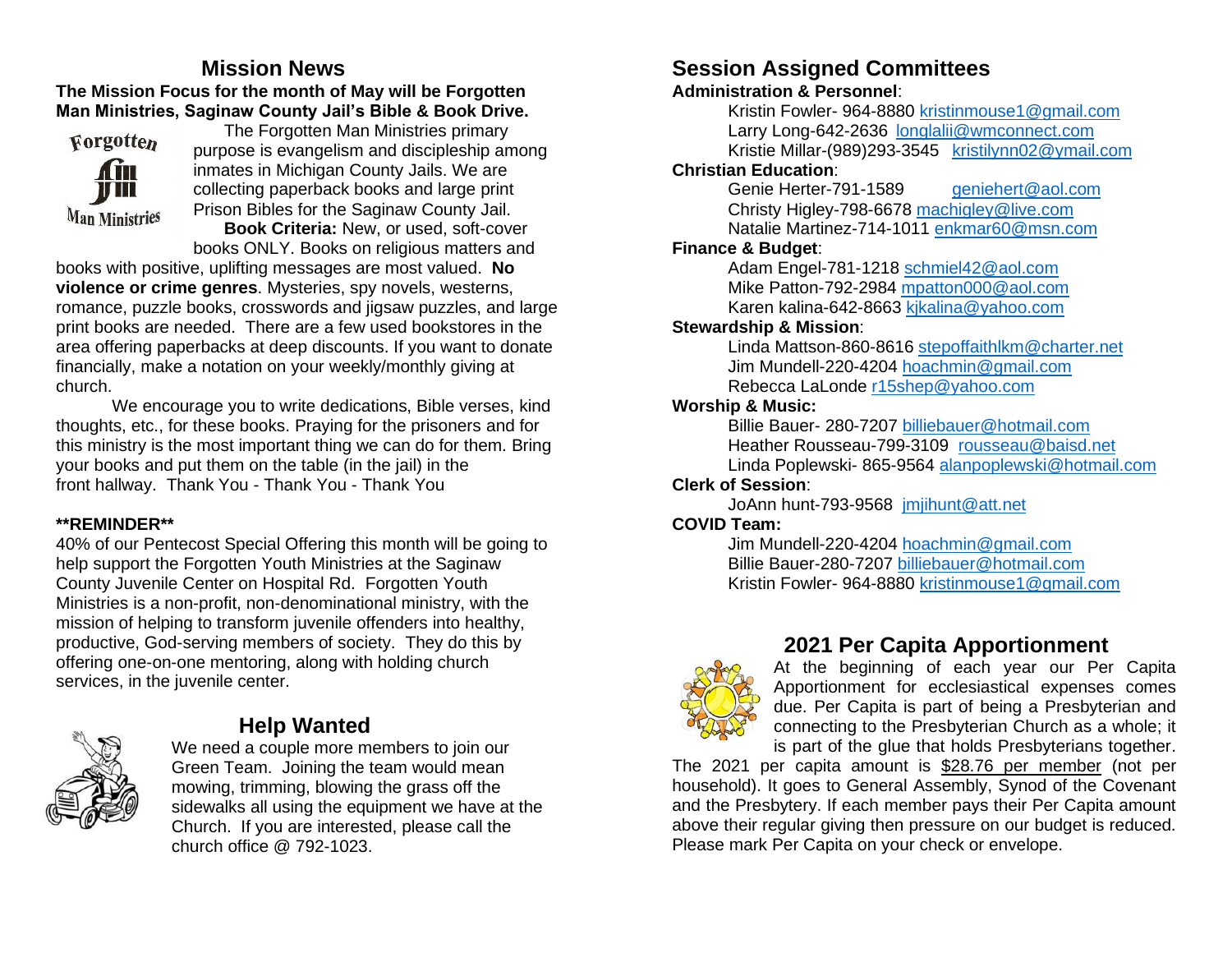